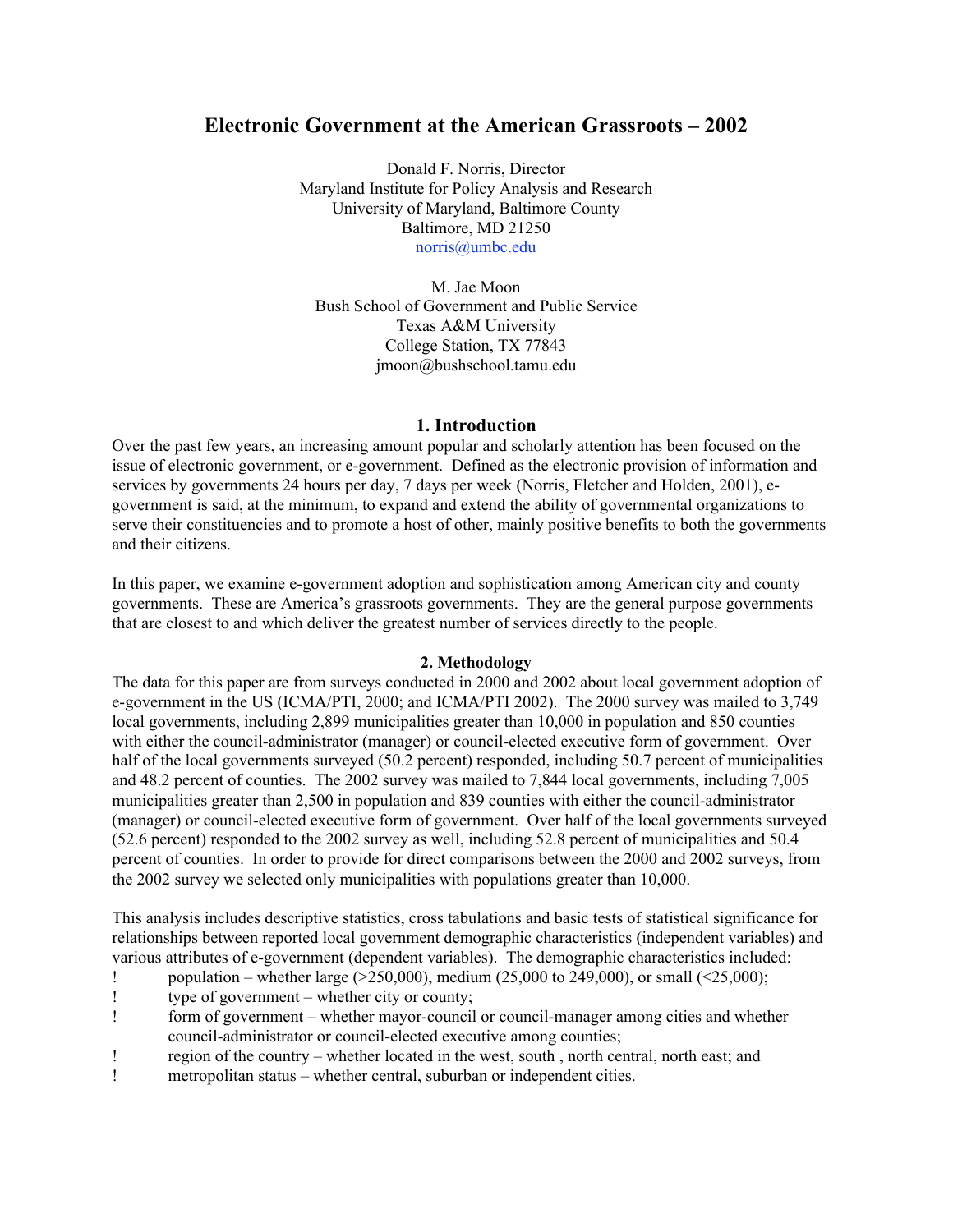The e-government attributes included: web site adoption, age of web site and web site sophistication as measured by whether governments offer on-line transactions on their web sites. We also examined perceived impacts of e-government, but did not conduct tests of statistical significance between these dependent variables and the demographic factors (the independent variables) listed above.

Based on previous research (e.g., Holden, Norris and Fletcher, 2003; and Norris and Campillo, forthcoming 2003), we expected that the typical pattern of statistically significant relationships between the independent and dependent variables would be in the directions indicated above. That is, cities, larger local governments, those with professional managers, those located in the west and south, and central cities and suburbs will be more likely to have adopted e-government, to have older web sites, and to offer on-line transactions on their web sites.

#### **3. Findings**

Clearly (and not surprisingly based on previous research), the vast majority of the American local governments have web sites. In 2000, this included 83.6 percent of them and in 2002, 87.7 percent, an increase of 4.1 percent in two years. Additionally, most of the local governments without web sites in both years indicated that they had plans to develop such sites within the next year (69.9 percent in 2000 and 71.4 percent in 2002). We also found that adoption of a web site was related in predicted ways to population, type and form of government and metropolitan status, (at the  $p = 0.01$  level). That is, large local governments, cities, cities and counties that are professionally managed, and central cities and counties (followed by those that are suburban) were more likely than their counterparts to have adopted web sites. There was a statistically significant relationship between region and adoption as well but it was slightly different than expected. Here, the order of the relationship was west, north central , south and northeast ( $p = 0.001$ ). The predicted relationship is west, south, north central and northeast.

Among those planning to adopt web sites, there were no statistically significant relationships between size, form of government, and region and plans to adopt. A relationship obtained between metropolitan status and plan to adopt (at the  $p = 0.501$  level) but in a different than expected direction. Here, suburban and independent governments were more likely to report plans to adopt than central governments. This makes sense, however, because central were more likely to have already adopted e-government than suburban and independent governments. Type of government appears to matter here as well with counties being more likely to report plans to adopt than cities. Again, this makes sense because cities were more likely than counties to have adopted web sites.

The 2002 survey did not repeat the question asked in 2000 about the age of local government web sites. In 2000, over two-thirds (68.5 percent of local governments reported that their sites were three years old or less. Over one-quarter (27.1 percent) said four to five years and only 4.4 percent said more than five years. Thus, at this writing (ca. 2003), we can be reasonably sure that two-thirds of sites would be six years old or less, that a quarter or so would be seven to eight years old, and that a tiny minority would be over eight years old. This finding continues to tell us that e-government at the grass roots in the US is a very new phenomenon. Large, western and central local governments were more likely to be early adopters ( $p = <.001$ ) than their counterparts. No statistically significant relationships obtained between form and type of government.

Evidence from 25 years or more of research into IT and local government suggests that IT in governmental organizations produces, for the most part, positive results, although not without some problems. (See, for example: Kling, 1978; Kraemer, Dutton and Northrop, 1981; Danziger and Kraemer, 1986; Northrop, et al., 1990; Kraemer and Norris; 1994; Norris and Kraemer, 1996; Bailey, 1996; Kraemer and Dedrick, 1997; and Norris and Moon, 2003.)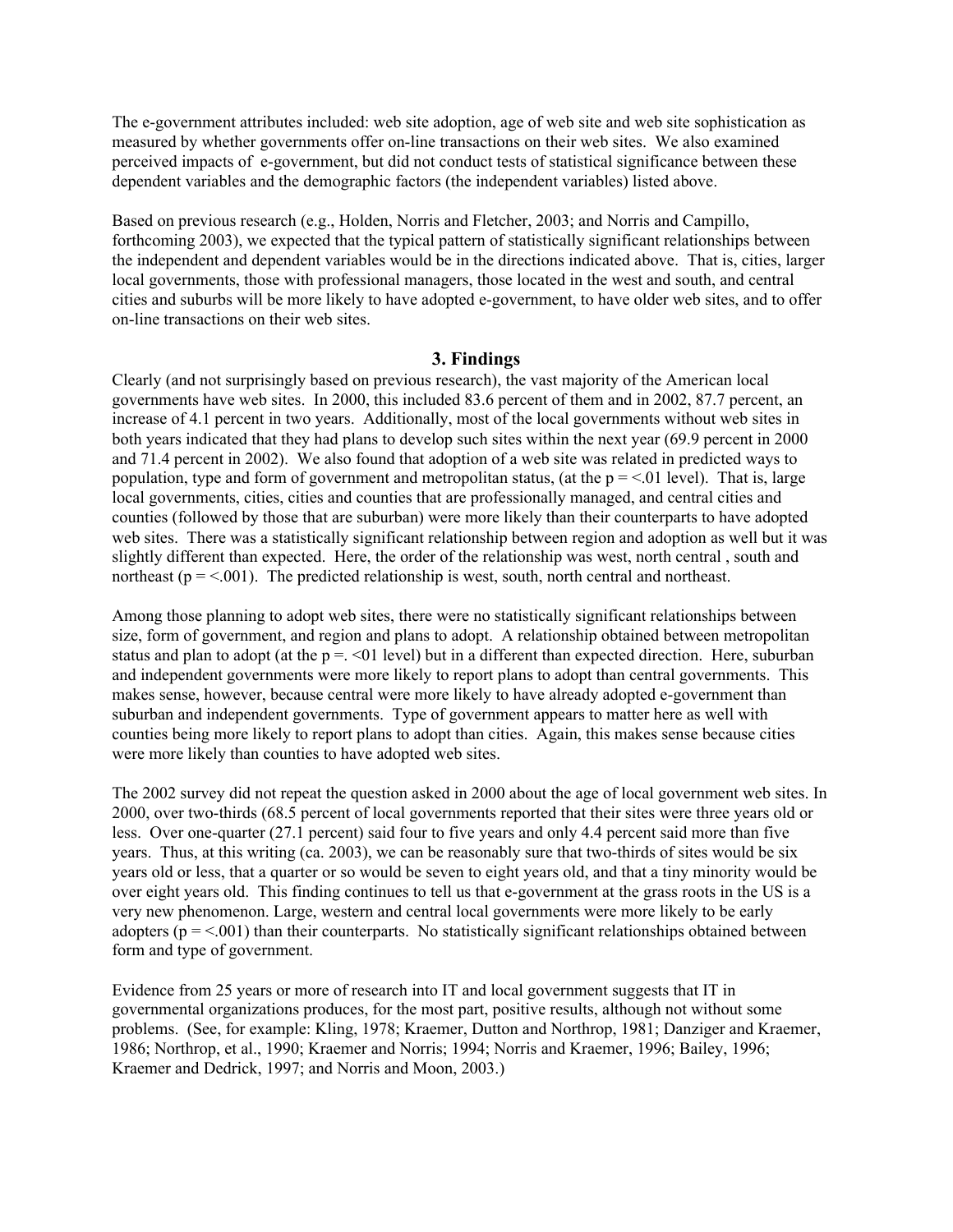Both the 2000 and the 2002 survey asked how e-government has changed the responding local governments (Table 1). The top impacts reported were the same and were in the same order in both surveys. Increased demands on staff led at 28.9 percent in 2002 (up almost seven percent from 2000). Next came changed the role of staff (26.8 percent in 2002 v. 20, 5 percent in 2000). This was followed by the re-engineering of business processes (21.3 percent in 2002 v. 18.0 percent in 2002). Then, business processes are more efficient (17.2 percent in 2000 v. 13.6 percent in 2000). Finally reduced time demands on staff (15.0 percent in 2002 v. 8.6 percent in 2000). Negligible numbers of governments reported reduced administrative costs, reduced staff levels or increased non-tax revenues as a result of egovernment.

Perhaps the most important thing to note about these data is that only minorities (in many cases, only tiny minorities) of local governments reported any impacts at all. Evidently, most do not feel that egovernment has yet reached the stage that it is producing noticeable impacts. These data also indicate, on the one hand, that e-government is producing some salutary results: improving business processes and reducing time demands on staff in growing minorities of local governments. On the other hand, the data also suggest that e-government has increased demands on and has changed the role of staff but it has not produced revenues.

As indicated elsewhere (Holden, Norris and Fletcher, 2003 forthcoming), it is still early days in egovernment and, therefore, assessing impacts may be premature. Nevertheless, these data provide at least a preliminary view of e-government impacts -- a view that does not support claims of the types and levels of positive impacts based on the hype surrounding e-government.

Early local government web sites (i.e., those established by "early adopters – Rogers, 1985) were mainly informational. Later and more sophisticated sites add such capabilities as downloadable forms, forms that can be completed on line, transactions (like paying bills and taxes, reporting problems and reserving facilities) and may also provide both horizontal (within a government) and vertical (among layers of government) integration (see also, Layne and Lee, 2001).

How sophisticated are local governmental web sites today. The data from the two surveys permit examination of the extent to which local governments provide transactions on their sites. We use transactional capability as a proxy for site sophistication. We divide transactions into financial and nonfinancial because it is technically (and in some cases legally) easier and involves fewer privacy and security concerns to automate non-financial than financial transactions. As the data in Table 2 show, first, with only some exceptions, very few local governments offer transactions on-line through their web sites. Among non-financial transactions, only one – the ability to download forms for manual completion – was provided by a majority of local governments (65.8 percent). Only two transactions (requests for service, 33.3 percent; and request for records, 32.2 percent) had been adopted by as many as one-third of local governments. All others non-financial transactions had been adopted by of fewer then one-third of these governments. On-line delivery of government records had been adopted by one-fifth of local governments (21.3 percent).The penetration of the remainder of non-financial transactions onto local government web sites ranged from a low of 2.4 percent for voter registration to a high of 15.7 percent for program registration.

Second, in four of the seven non-financial transactions for which data were available for both 2000 and 2002, substantial increases occurred in adoption during this two year period. This was true for requests for services, requests for records, program registration., and permit applications and renewals. Only small increases occurred, however, in three cases – business licenses, voter registration or property registration.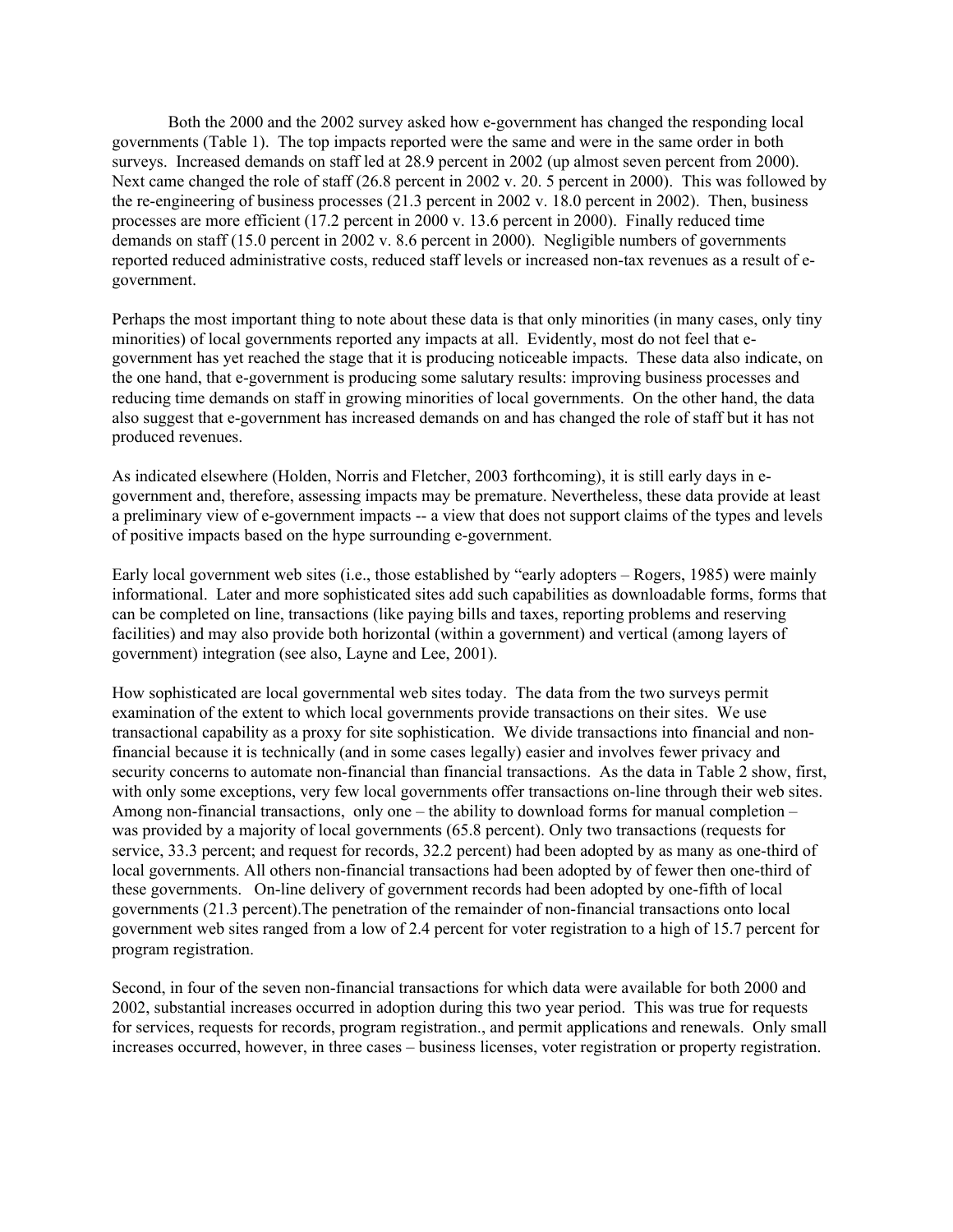Third, only a tiny minority of governments offered on-line financial transactions – *only five to six and one -half percent* of local governments reported offering on-line financial transactions on their web sites– and the increases in adoption between 2000 and 2002 were modest at best.

These data lead to the conclusion that, as measured by the number of on-line transactions available, most local government web sites are relatively unsophisticated, although the trend is toward increased transactional capability (albeit gradually).

Except for size, local government demographic characteristics were not uniformly associated with the adoption of on-line transactions (either at all or in predicted directions). Size was positively associated with adoption (at the  $p = 0.05$  level or less) for all on-line transactions. Metro status was positively associated with adopting on-line transactions in the predicted direction ( $p = <.05$  or less) for utility bills, fines and fees, requests for records, registration for recreation programs and downloadable forms. Metro status was positively associated with adoption, but in other than the predicted direction for paying taxes (central, independent, suburban), permits (central, independent, suburban), delivery of records (central, independent, suburban) and requests for services (suburban, central, independent). For all transactions except but requests for services, governments with central location, as predicted, were more likely to adopt than suburban or independent governments. No statistically significant relationships were found for metro status and business licenses, voter registration and property registration.

The remaining demographic characteristics were not found to be associated with the adoption of on-line transactions consistently, if at all. The pattern of association between geographic region and transactions was different than predicted for nine transactions, and in four there was no statistically significant relationship. More often than not, type of government was found to be either in a different direction than predicted (five cases) or not statistically significant (seven cases). Form of government was mostly not statistically significant. In eight of 13 transactions, city form was not statistically significant. For county form, it was not for 12 of 13.

#### **4. Conclusion**

These data admit to at least the following conclusions. First, most American local governments have web sites, although most are relatively young at this writing. Second, adoption of web sites is related to several local government demographic characteristics, including: population, type and form of government and metropolitan status. Third, few local governments report that impacts have occurred from e-government. However, those reporting impacts generally report positive impacts, with the exception of increased demands on staff. Fourth, for the most part, local government web sites, as measured by the number of on-line transactions available, are not particularly sophisticated. However, there is a slow trend in the direction of adding more transactions.

It is important that scholars continue to conduct research on e-government adoption and impacts. Among other things, such research is needed in order to keep up with the practice, to ascertain the actual impacts (as distinct from impacts predicted in the considerable hype surrounding e-government) of this dynamic and rapidly evolving means of delivering governmental information and services.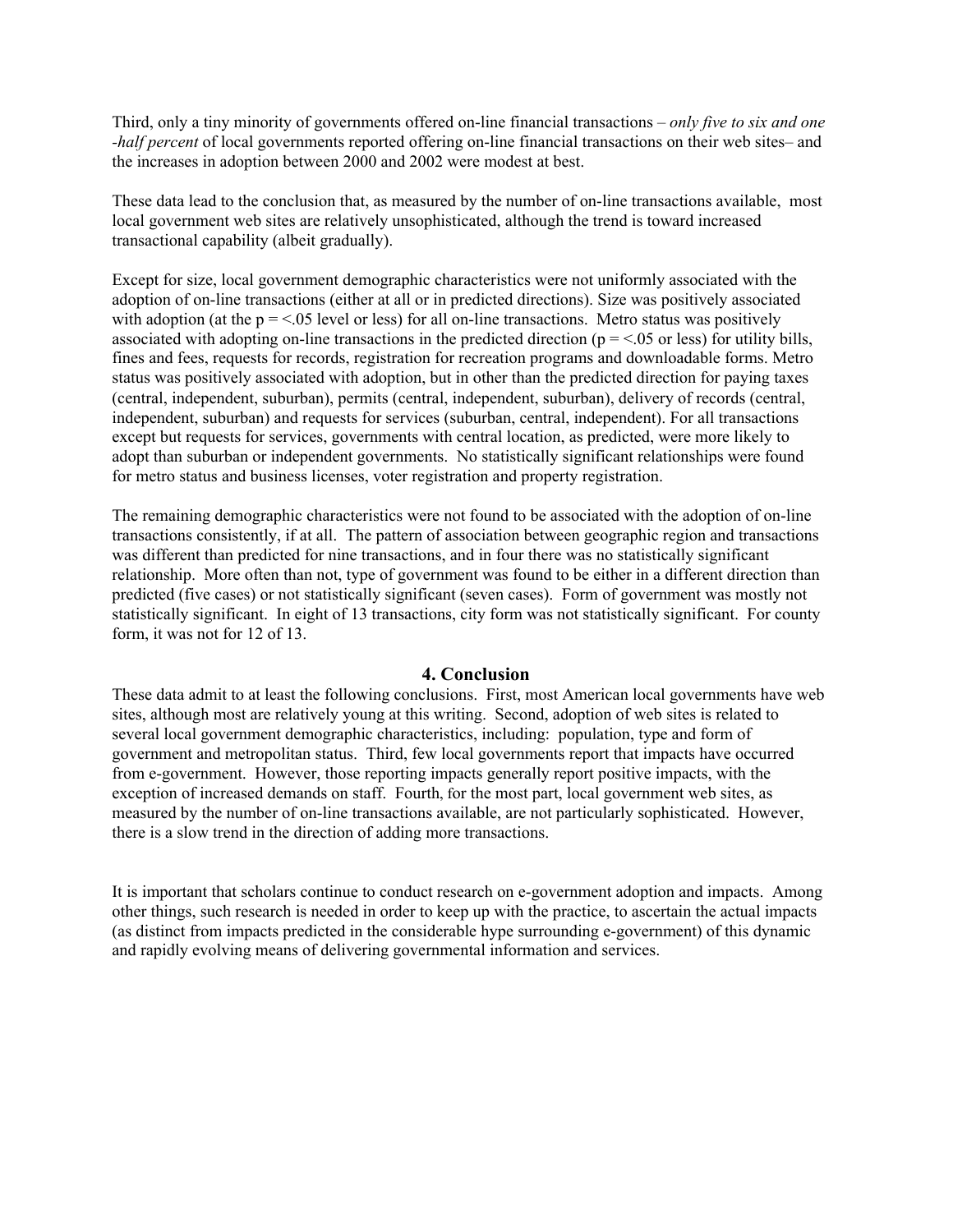# **Table 1 - Impacts – Survey Data**

|                                                | 2000 |               | 2002 |               |
|------------------------------------------------|------|---------------|------|---------------|
|                                                | No.  | $\frac{0}{0}$ | No.  | $\frac{0}{0}$ |
| Increased demands on staff                     | 344  | 21.9          | 616  | 28.9          |
| Changed role of staff                          | 323  | 20.5          | 570  | 26.8          |
| Business processes are being re-<br>engineered | 283  | 18.0          | 453  | 21.3          |
| Business processes are more efficient          | 214  | 13.6          | 367  | 17.2          |
| Reduced time demands on staff                  | 135  | 8.6           | 319  | 15.0          |
| Reduced administrative costs                   | 79   | 5.0           | 147  | 6.9           |
| Reduced number of staff                        | 11   | .07           | 23   | 1.1           |
| Increased non-tax-based revenues               | 10   | .06           | 16   | .8            |

## **Table 2 - On-Line Service Adopted**

|                                           | 2000       |               | 2002       |               |
|-------------------------------------------|------------|---------------|------------|---------------|
|                                           | No.        | $\frac{0}{0}$ | No.        | $\frac{0}{0}$ |
| <b>Non-financial Transactions:</b>        |            |               |            |               |
| Request for service                       | 284        | 18.1          | 587        | 33.3          |
| Request for local government records      | 234        | 14.9          | 573        | 32.2          |
| Interactive maps                          | 175        | 11.1          | <b>XXX</b> | <b>XXX</b>    |
| Registration for programs **              | 118        | 7.5           | 272        | 15.7          |
| Permit application or renewal**           | 77         | 4.9           | 201        | 11.4          |
| Business license application or renewal** | 52         | 3.3           | 101        | 5.8           |
| Voter registration                        | 31         | 2.0           | 40         | 2.4           |
| Property registration                     | 15         | 1.0           | 45         | 3.3           |
| Delivery of local government records      | <b>XXX</b> | <b>XXX</b>    | 371        | 21.3          |
| Download forms for manual completion      | <b>XXX</b> | <b>XXX</b>    | 1,064      | 65.8          |
|                                           |            |               |            |               |
|                                           | No.        | $\frac{0}{0}$ | No.        | $\frac{0}{0}$ |
| <b>Financial Transactions:</b>            |            |               |            |               |
| Payment of taxes                          | 41         | 2.6           | 114        | 6.5           |
| payment of utility bills                  | 35         | 2.2           | 105        | 6.1           |
| Payment of license fees                   | 27         | 1.7           | <b>XXX</b> | <b>XXX</b>    |
| Payment of ticket/fines                   | 26         | 1.7           | <b>XXX</b> | <b>XXX</b>    |
| Payment of fines and fees                 | <b>XXX</b> | <b>XXX</b>    | 98         | 5.6           |

\*\*There are differences in the wording of the questions between the two surveys; xxx-No data available.